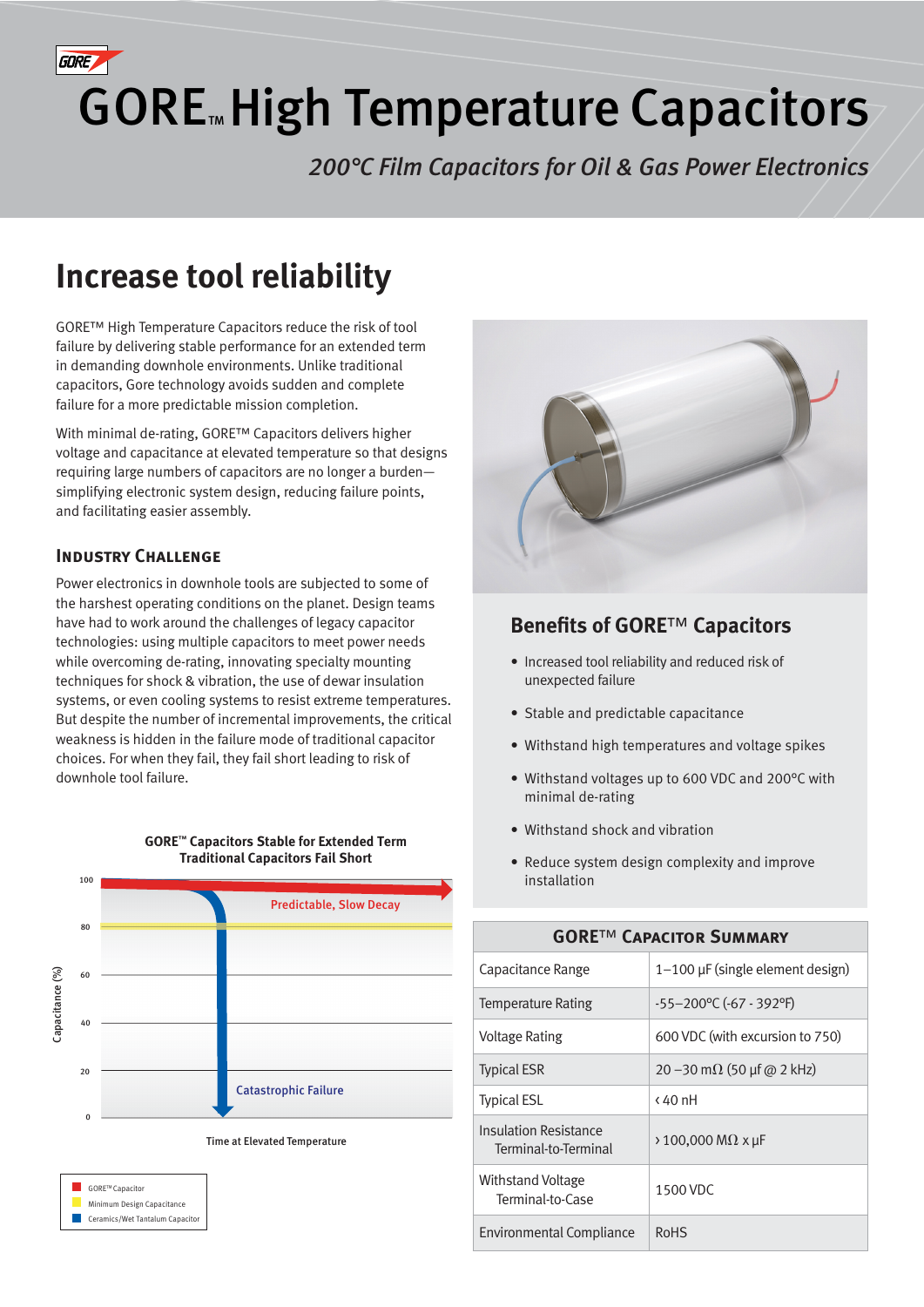# **GORE GORE<sup>M</sup> High Temperature Capacitors**

### **Stable and Reliable Capacitance for Extended Term**

Traditional capacitors used in oil and gas downhole equipment do not typically survive in harsh well conditions for long periods. Ceramic capacitors become brittle in high temperatures over time that can lead to a short failure, particularly when exposed to shock and vibration. Other technologies, such as wet tantalum can fail short as a result of transient voltages. However, GORE™ Capacitors deliver stable and reliable capacitance over extended periods despite these challenging environments.

Endurance testing of 111 GORE™ Capacitors at the maximum operational ratings (200°C and 600 VDC) indicates 90% probability of capacitance performance.

When considering an electronic system design that requires a minimum 80% starting capacitance to operate with stability, at least 95 percent of GORE™ Capacitors will pass at 1000 hours and at least 91 percent at 1500 hours (95% confidence levels). Note: For actual operating conditions below the maximum ratings, expectations of capacitor longevity can be substantially extended.

## **SIMPLIFIED DESIGN AND INSTALLATION with Minimal De-rating**

To meet the need for high capacitance/high voltage in high temperature conditions, traditional capacitors require substantial de-rating. Therefore, design engineers are often required to use large quantities of small capacitors resulting in a complex system design, a large number of potential failure points and increased installation costs. Alternatively, a single GORE™ Capacitor offers a large amount of stable capacitance with minimal de-rating under high temperature and voltage conditions.







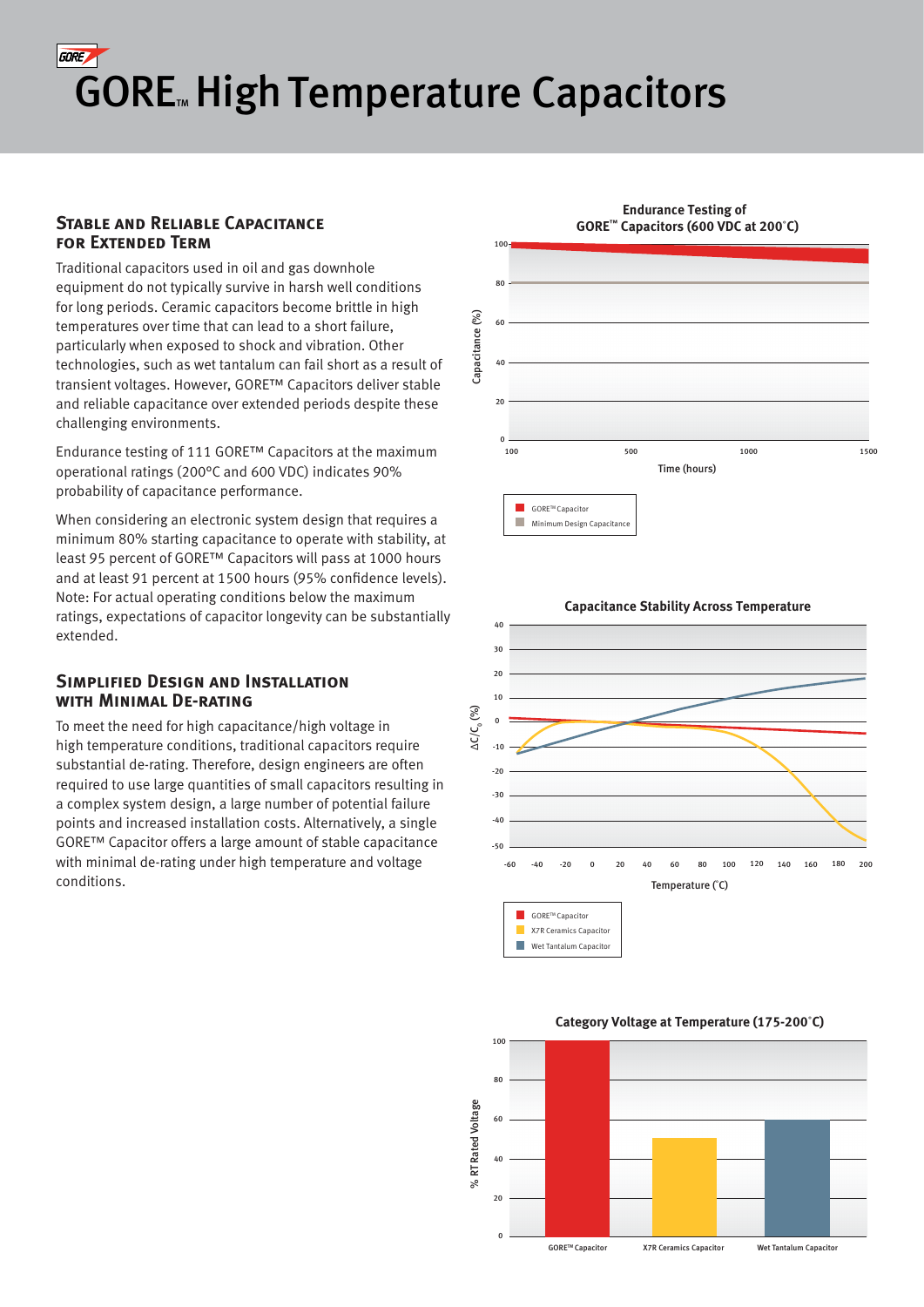# *200°C Film Capacitors for Oil & Gas Power Electronics*



# **Typical Equivalent Series Resistance (ESR)**

| Capacitor Size (µF) | Typical ESR @<br>10 kHz (m $\Omega$ ) |
|---------------------|---------------------------------------|
|                     | $20 - 50$                             |
| 10                  | $15 - 25$                             |
| 33                  | $25 - 35$                             |
| 50                  | $20 - 30$                             |

Capacitor dimensions shown next page.

## **Additional Qualification Testing for GORE**™ **Capacitors**

| <b>EXAMINATION OR TEST</b>  | <b>SPECIFICATION OR EXAMINATION/TEST CONDITIONS</b>     | <b>STATUS</b> |
|-----------------------------|---------------------------------------------------------|---------------|
| Insulation Resistance (DWV) | MIL-STD 202G Method 301 (1200 VDC)                      | Pass          |
| Thermal Cycling             | MIL-STD 883J, Modified Condition D (-55°C-200°C)        | Pass          |
| <b>Mechanical Shock</b>     | MIL-STD 202G, Method 213, Test Condition I20-30         | Pass          |
| Vibration                   | MIL-STD 202G, Method 204D, Test Condition D (20 g Peak) | Pass          |
| Lead Pull                   | MIL-STD 202G, Method 211A, Test Condition A (5 lbf)     | Pass          |

Pass = No visual inspection or electrical failures (eg., capacitance and ESR) observed.

Additional test data available upon request.